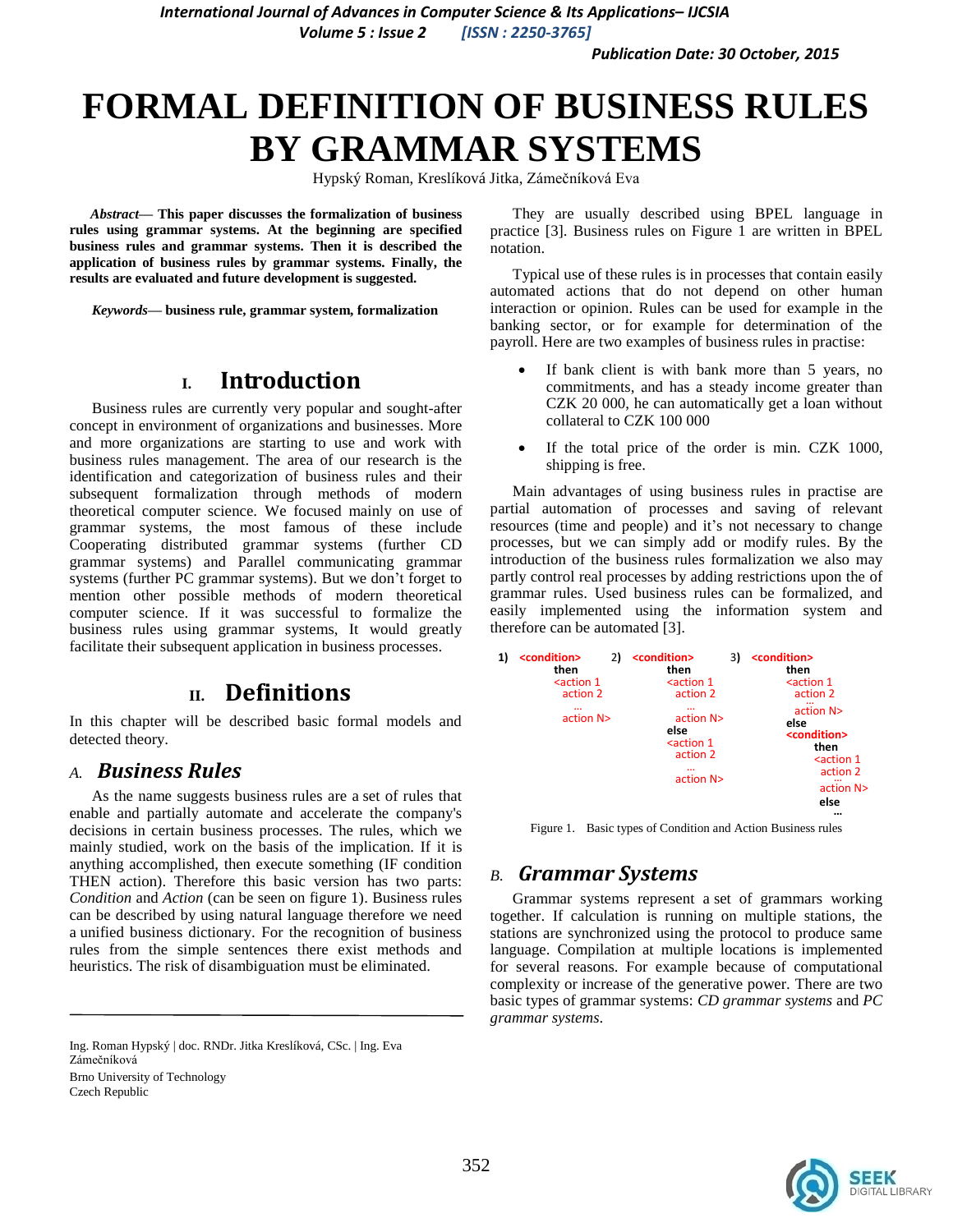*Publication Date: 30 October, 2015*

### *1)* **Cooperating Distributed (CD) Grammar Systems**

This is type of sequential grammar systems. This means that individual grammars are alternating during generating sentence form and it proceeds sequentially. All parts have a common sentence form, where each time works just one of the grammars. The transfer of control between grammars is an important element.

CD grammar system is defined as (1), where N, T, S are defined like in standard definition of grammar (alphabet of nonterminals, alphabet of terminals and starting nonterminal respectively).  $P_1, \ldots, P_n$  are sets of rules of each grammar. N sets a degree of grammar system, where  $n \geq 1$ .

$$
\Gamma = (N, T, S, P_1, \dots, P_n) \tag{1}
$$

The transfer of control between grammars can be used in several modes (t,  $*$ , k-step, etc.).

### *2)* **Parallel Communicating (PC) Grammar Systems**

In comparison with Sequential systems these systems work in parallel. Each grammar has own sentence form, so they can work parallel, each on own sentence form. There are query symbols for replacing sentence form. This grammar system is defined as (2), where N is alfabet of nonterminals, T is alfabet of terminals, K is a finite set of query symbols  $K = \{Q_1, ...,$  $Q_n$ } and  $(S_1, P_1)$ , ...,  $(S_n, P_n)$  are components of system. Each of them has own starting symbol S.

$$
\Gamma = (N, K, T, (S_1, P_1), \dots, (S_n, P_n))
$$
\n(2)

For our research is the key Centralized PC grammar system as only component  $P_1$  has query symbols and it can communicate with other components. Chapters about grammar systems were based on sources [1] and [2].

# **III. Idea of Application Business Rules by Grammar Systems**

For cooperation business rules and grammar systems we derived two possible solutions:

- Create business rules to fall into classes for which we have created a model of grammar system.
- Create random rules as we need and for each create a special grammar system.

In this paper we focus mainly on the first mentioned solution.

The idea of the application is as follows. We have simple type of business rule (see figure 1, case 1) and we can perform every action by CD and PC grammar system (like on figure 2).



Figure 2. Application of Busines Rules by CD and PC Grammar system

### *A. Example*

We try to decribe the application on example. Consider business rule *Determination of Salary* (figure 3). We have CD grammar  $\Gamma$  system with two components P1 and P2.

$$
\Gamma = (N, T, S, P_1, P_2)
$$
  
\n
$$
N = \{S, A, B, C, D, \};
$$
  
\n
$$
T = \{a, b, c, d\};
$$
  
\n
$$
S = \{S\};
$$
  
\n
$$
P1 = \{S \rightarrow S, S \rightarrow ABd, C \rightarrow A, D \rightarrow B\}
$$
  
\n
$$
P2 = \{A \rightarrow aCb, B \rightarrow cD, A \rightarrow ab, B \rightarrow c\}
$$



Figure 3. Application of Busines Rules by CD and PC Grammar system

This CD grammar system generates language  $L_{=2}$  (a<sup>n</sup>b<sup>n</sup>c<sup>n</sup>d :  $n \geq 1$ ) in k-step mode = 2. Then we must define constants for our example of business rule.

- $n =$  salary class
- $a = base of salary (typically CZK 5 000)$
- $b = base$  of meal vouchers (CZK 50)  $*$  days in month
- $c = base of bounces = tasks + behavior + attendance$
- $d =$ bonus (CZK 2000)

Now we can calculate business rule by CD grammar system Г. Calculation for salary of class 2 looks like this:

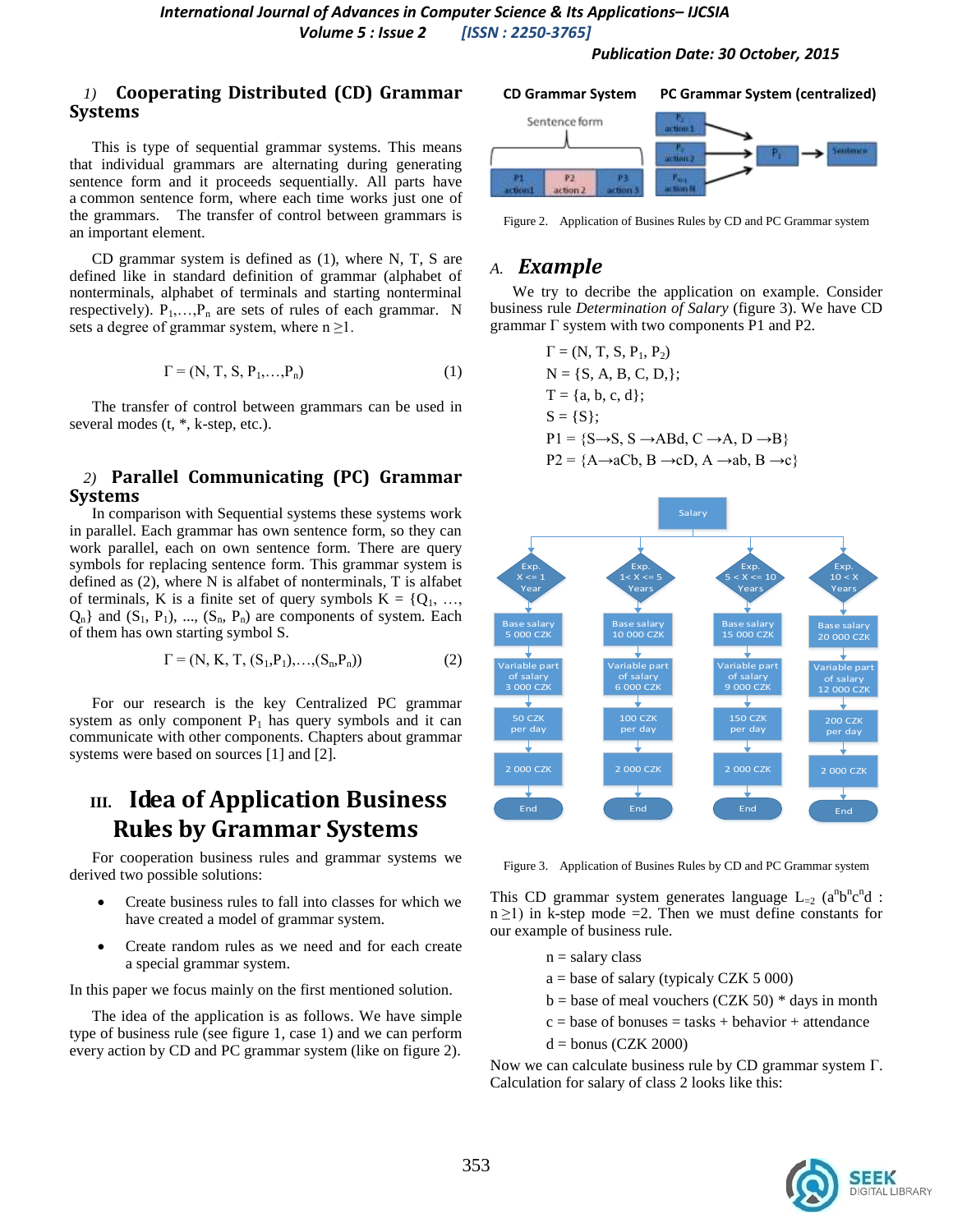$a^2b^2c^2d = 5000+5000+(50x30)+(50x30)+(1000+1000+1000)(1$  $000+1000+1000+2000 = 21000$  CZK.

Summary of the application of this example is shown in table 1.

Using the PC grammar system is very similar. We use centralized PC grammar system with three components which produce the same language  $L(\Gamma) = \{a^n b^n c^n : n \ge 1\}$ .

| TABLE I. | <b>SUMMARY OF THE APPLICATION BUSINESS RULE</b> |
|----------|-------------------------------------------------|
|          | DETERMINATION OF SALARY                         |

| perimma                | linia<br>aminey. | Tushs |            | Attendance | Mauil<br>wo technica. | <b>Bunus</b> |
|------------------------|------------------|-------|------------|------------|-----------------------|--------------|
| Less than 1            | 5.000            | 1.000 | 000        | 1000 CZK   | 50 CZK                | 2.000        |
| Year                   | C2K              | CZH   | CZK.       |            | per doy               | C2K          |
| 1 < X < u.5            | 10 000           | 2 000 | 2000       | 2000 CZK   | 100.CZK               | 2 000        |
| <b>Tucirs</b>          | CZK.             | CZK-  | CZK.       |            | per day               | CZK          |
| $5 \leq x \leq \pi$ 10 | 15.000           | 3 000 | 3 000      | 3 000 CZK  | $150$ CZK             | 2000         |
| Years                  | CZK:             | CZK   | <b>CZK</b> |            | per day               | CZK.         |
| More than 10           | 20 000           | 4 000 | 4000       | 4 000 CZK  | 200 CZK               | 2000         |
| Yours.                 | CZK:             | CZK   | CZK        |            | per day               | CZK.         |

# *B. Summary of Application*

According to the given example we think that better approach is to create business rules to fall into classes for which we have created a model of grammar system. There exist more types of business rules than the type we discussed (condition – action). For example limitations, etc. we studied only condition – action rules in this paper. For completeness, we would have to study application of the other types of rules. We think that this issue could be a good use of hybrid CD grammar systems. These are systems where every component (action) can have own mode. Using centralized PC grammar systems could also be useful. Every action can be performed independently and component  $P_1$  then create final string. This system we can use for application a set of business rules not only for part sof one rule.

# **IV. Formalization of Business Rules by Grammar Systems**

Based on the findings obtained during Application business rules by grammar systems we proposed possible process of formalizing business rules. This process consists of three main steps:

- Creation of the business dictionary with all expressions that are used in organization (set of terminal symbols).
- Transformation of business rules from these terminal symbols by special rules (patterns).
- This patterns categorized business rules into the classes which we have model of grammar system for each of these classes.

# *A. United Dictionary of Organization*

At the first we must create United dictionary of given organization. Terminals of this dictionary can be divided to the sets by their common characteristics. Example individual sets can be as follows:

- $T_{people} = \{client, employee, boss\}$
- $T_{\text{subject}} = \{\text{salary}, \text{real\_voucher}, \text{ bonus}, \text{ experience}\}$
- $T_{period} = \{year, month, week, day\}$
- $T_{\text{money}} = \{ \text{thousand}, \text{voucher}, \text{5thousand}, \text{bonus2k} \}$

All terms used in business rules must be included in any of these sets.

### *B. Patterns*

If we already have created United dictionary of organization, we must create patterns of business rules. Every rule used in the organization must have own pattern. Example of pattern can be as

- If  $(*Topo*ple>*STsubjectgenum*ber *Toperiodgenod*$ then  $\langle$ 5thousand $\rangle$ <sup>n</sup> $\langle$ voucher $\rangle$ <sup>n</sup> $\langle$ bonus2k $\rangle$ <sup>n</sup>
- ( client experience  $\leq$  1 year ) then

 $5000^n$  $v$ oucher $<sup>n</sup>$ </sup>  $2000^n$ 

# where n is salary class identified from condition.

## *C. Categorization to the Classes*

Finally, we must create grammar system for each pattern. Every pattern is in class which has own model of grammar system. In this case is it grammar system which produces language  $L_{=2}$  (a<sup>n</sup>b<sup>n</sup>c<sup>n</sup> : n ≥1). This grammar system was mentioned earlier.

# **V. Decision Management Systems**

One way of practical use of formalization of business rules can be used by companies during creating of decision management system. In [4] is discussed creating of such a system. The key part is to detect main processes in the company, the flow of business data and main decisions made upon these data. When creating decision mangement system we take into account several areas which are listed in following subsections.

### *A. Repeated actions*

In observed data we take also accounting or human resources processes. The last mentioned processes usually use human actions for decision making in spite of that they can be formalized and the decisions can be made automatically. So if we identity tasks which are repeatedly executed we might take this part of process and describe it by using business rule, for example:

 If the total price of the order is min. CZK 1000, shipping is free.